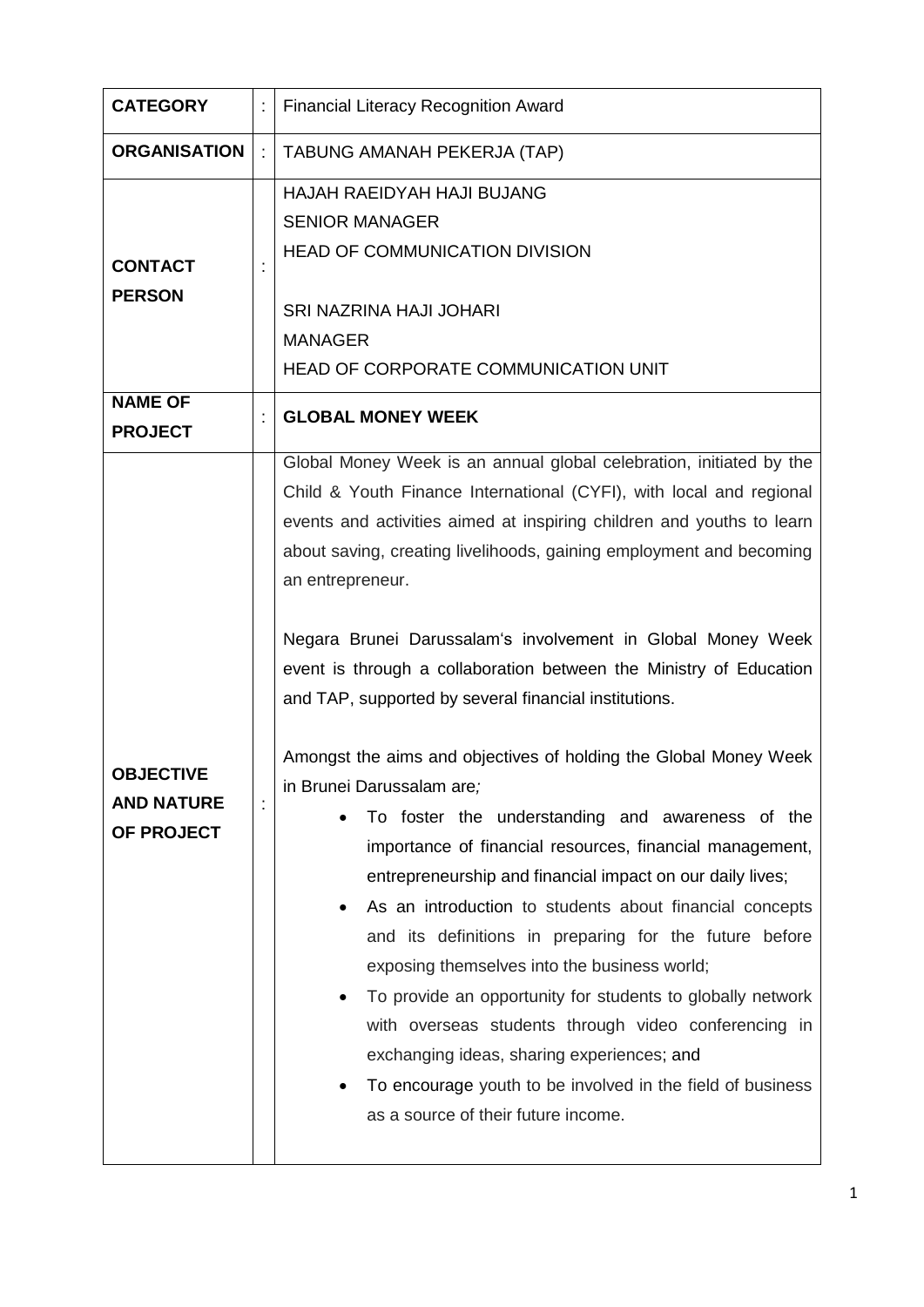|                                                        |  | These are also in line with TAP's efforts in:                                                                                                                                                                                                                                                                                                                                                                                                                                                     |
|--------------------------------------------------------|--|---------------------------------------------------------------------------------------------------------------------------------------------------------------------------------------------------------------------------------------------------------------------------------------------------------------------------------------------------------------------------------------------------------------------------------------------------------------------------------------------------|
|                                                        |  | Raising awareness among the public on the importance of<br>$\bullet$<br>financial planning, in addition to familiarising TAP as a<br>mandatory savings institution for retirement.<br>Providing exposure so that participants have a basic<br>knowledge of financial management to be practiced from<br>an early stage;<br>Promoting the importance of financial planning globally,<br>while utilising information technology (social media) as one<br>of the ways to promote financial literacy. |
| <b>WHY IT</b><br><b>SHOULD BE</b><br><b>RECOGNISED</b> |  | 1. The event helps to raise awareness and knowledge amongst<br>public,<br>particularly youth<br>by<br>using<br>technology<br>the<br>communication (social media).                                                                                                                                                                                                                                                                                                                                 |
|                                                        |  | The activities were planned to make the public aware that<br>2.<br>financial planning including retirement planning must be<br>acknowledged from an early age.                                                                                                                                                                                                                                                                                                                                    |
|                                                        |  | 3.<br>The use of technology communication is to reach the public<br>located anywhere within Brunei Darussalam and to encourage<br>them to participate and share the best practices on financial<br>literacy. The use of social media is also seen as one of the<br>fastest way to spread the information of financial literacy.                                                                                                                                                                   |
|                                                        |  | than<br>researching<br>information<br>financial<br>Other<br>on<br>4.<br>on<br>management, the event also calls on the participants to<br>explore on their own self development by giving them the<br>platform to build their self-confidence and harnessing their<br>creativity.                                                                                                                                                                                                                  |
|                                                        |  | Several<br>certified financial<br>planners from the financial<br>5.<br>institutions were appointed as mentors to assist participants<br>and guide them in creating the basic financial planning case.                                                                                                                                                                                                                                                                                             |
|                                                        |  | Increased number of participants joining the Global Money<br>6.<br>Week celebration.                                                                                                                                                                                                                                                                                                                                                                                                              |